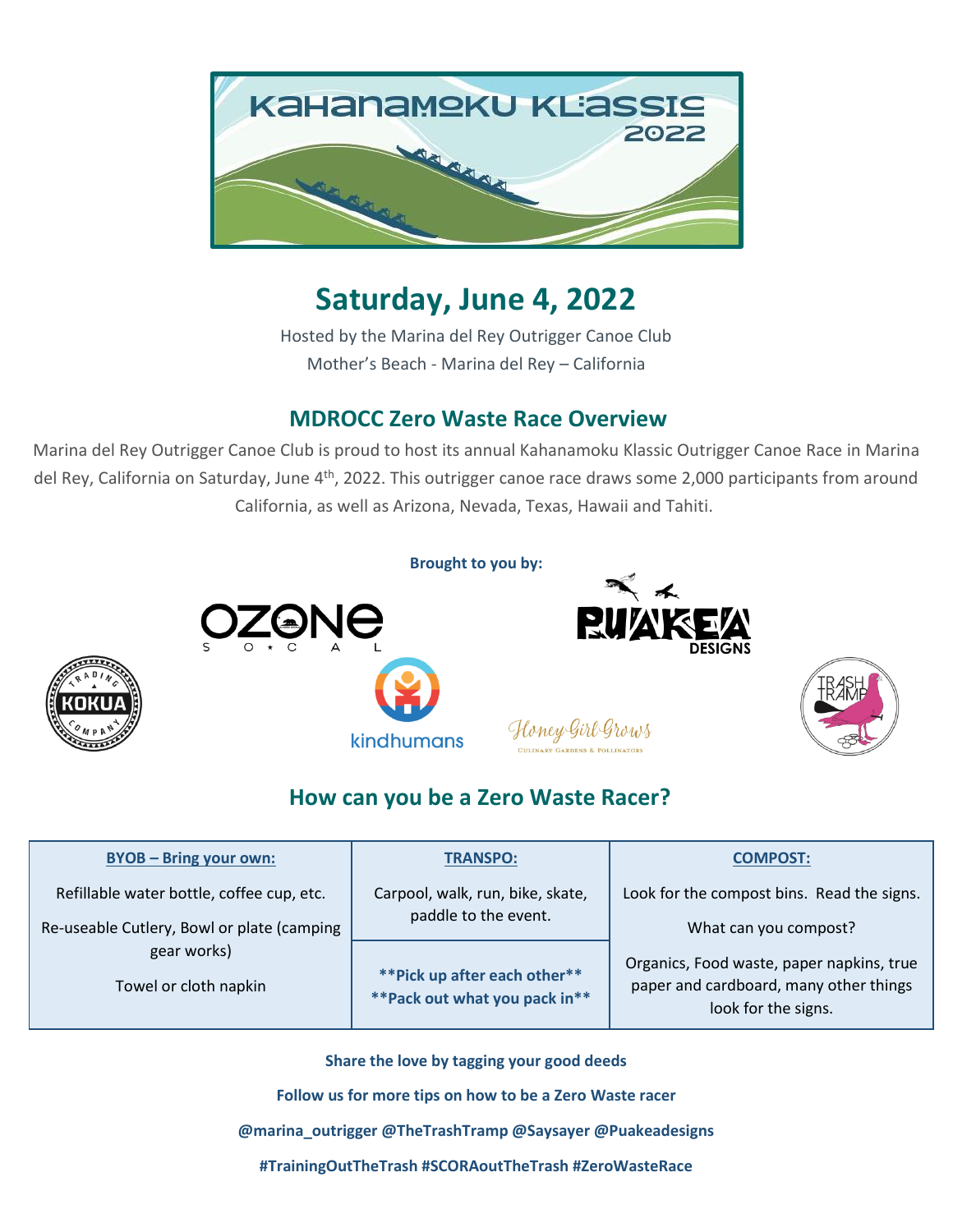### **Registration**

Online ONLY at [www.scora.org](http://www.scora.org/)

### **Race Rules**

[SCORA](http://www.socaloutrigger.org/race-rules/) Race Rules apply.

All paddlers under SCORA and from all visiting crews, to include all coaches, escort skippers, guests on escort boats, and any person who accompanies that crew, must sign a 2022 SCORA Release of Liability Waiver.

#### **Winners**

Awards will be given to first, second, and third place winners for all divisions.

# **PADDLER PARKING & DIRECTIONS**

Please bring cash!

Click on links for directions!!

LOT 8 - 4220 [Admiralty](https://goo.gl/maps/gMMGPDaGe8L2) Way (0.2 mile [from](https://goo.gl/maps/gMMGPDaGe8L2) race site)

LOT 10 - 4101 [Admiralty](https://goo.gl/maps/azYQnGYCtzu) Way [\(0.2](https://goo.gl/maps/gMMGPDaGe8L2) mile [from](https://goo.gl/maps/gMMGPDaGe8L2) race site)

LOT  $7 - 4350$  [Admiralty](https://goo.gl/maps/hdJ6wqEu4wC2) Way (0.6 mile from race site)

**LOT 9 or 11 - NO PARKING WILL BE ALLOWED**

**PLEASE OBSERVE THIS RULE: We have been warned by the County and violations could jeopardize our future permits!**

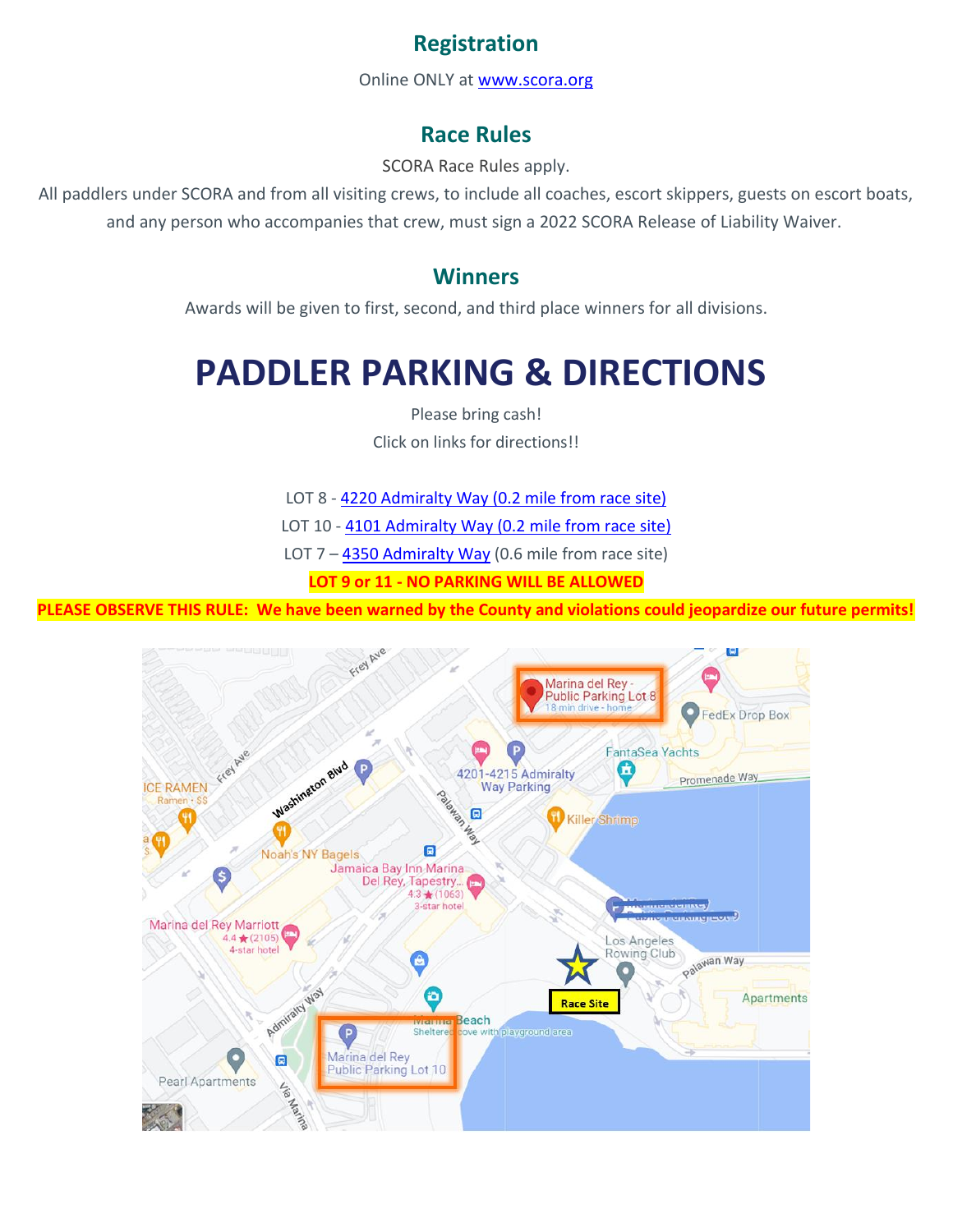### **RACE SITE**

#### **Mother's Beach in Marina del Rey**

Palawan [Way, Marina del Rey, CA 90292](https://www.google.com/maps/place/Marina+del+Rey+Outrigger+Canoe+Club/@33.9818,-118.456466,15z/data=!4m5!3m4!1s0x0:0x207f3b531be5c41a!8m2!3d33.9818!4d-118.456466)

#### **Additional Information**

#### **As terms of our race site permit, please abide by the following rules:**

NO dogs allowed on beach.

NO alcohol or glass bottles on beach.

NO tents with stakes.

All non-SCORA crews must provide proof of insurance and liability waivers.

### **Safety Boat Parking**

Overnight boat parking on Fiji Way at Dock 52 – [13509](https://goo.gl/maps/Lb28LXw23622) Fiji Way

# **OFF SITE CANOE UNLOADING ONLY!**

#### **Friday, June 3 and Saturday, June 4**

Clubs can park trailers at the boat ramp on Friday or Saturday morning. Public Boat Launch Ramp located in Lot 2 - [13477](https://goo.gl/maps/itJy2XF6stq) Fiji Way Fees can be paid at the kiosk at the entrance to the lot. \$13 / 24 hours - Vehicles with TRAILERS \$10 / 24 hours - VEHICLES only Fees subject to change

Although the county sign states trailers cannot be left without a tow vehicle attached, the county has made an exception for our race, and will allow you to leave your trailer and drive your vehicle over to the race site. You must display your parking pass on your trailer. Please bring a zip lock bag and a zip tie.

Canoes should be offloaded and rigged in the Public Boat Launch Parking area and paddled to Mother's Beach. **DO NOT BRING TRAILERS TO MOTHER'S BEACH!**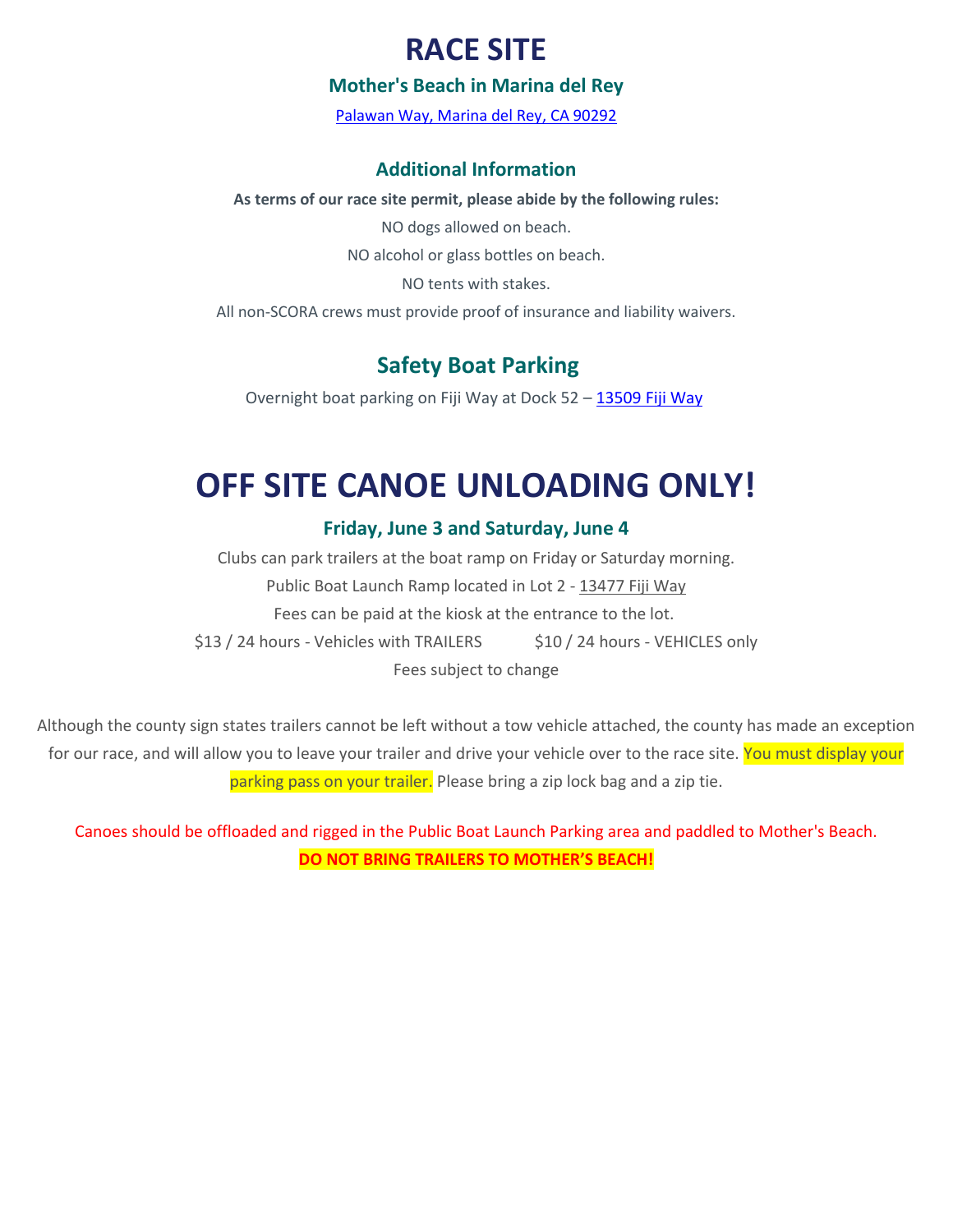

Contact Lindsey Richman for questions about canoe unloading:

[lindseyrichman@gmail.com](mailto:lindseyrichman@gmail.com)

(310) 490-5068

# **RACE SCHEDULE**

**\*Schedule is subject to change.**

6:30 AM – Registration Opens

7:00 AM – Breakfast (available for purchase)

coffee, breakfast foods such as breakfast burritos, musubi, bagels, fruit, and boiled eggs 7:15 AM - Race merchandise and raffle tickets open

8:00 AM – Registration Closes

8:00 AM – Pule

#### Hawaiian Blessing

8:15 AM – KEIKI Race

8:20 AM – Steersperson Meeting

#### Novice and Open

8:30 AM – NOVICE & SHORT COURSE Race

10:30 AM – OPEN WOMEN / CO-ED Race

11:00 AM – Lunch (available for purchase)

#### **Hawaiian style plate lunch, made by Rutt's Hawaiian Café**

12:30 PM – OPEN MEN's Race

2:30 PM – Awards and Photos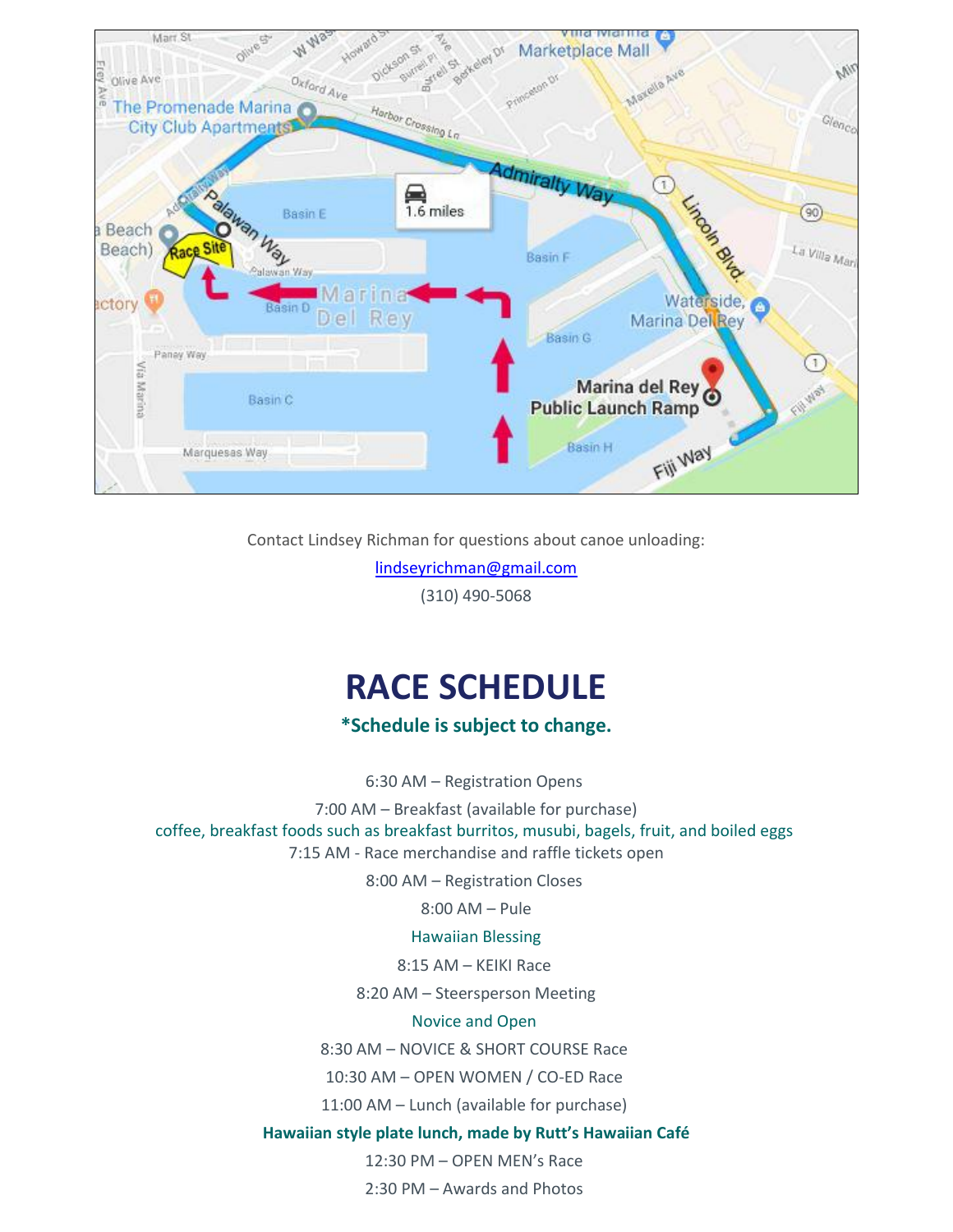# **RACE COURSE**

#### **Keiki Course**

Approx. ¼ mile race, inside MDROCC channel, finishing at Mother's Beach.

#### **Novice & Open Short Course**

Approx. 4 mile race, starting inside main channel to North exit of break wall towards Venice Pier. Turn back, return on South side of break wall, finishing at Mother's Beach.

#### **Open Course**

Approx. 11 mile race, starting outside Marina break wall, heading north to Santa Monica Pier on a triangle course, finishing at Mother's Beach.

# **RAFFLE & SILENT AUCTION**

#### **Raffle and silent auction will be open from 8 AM – 2 PM**

Raffle will be announced and posted at the end of the day - you do not need to be present to win. Silent auction items will close at 2 PM and be available for pick up from 2 PM – 4 PM. Cash, credit cards and checks may be used for purchase.

Raffle items include custom jewelry, artwork, eyewear, appliances, electronics, SUP boards, skin and haircare products, Arbonne, restaurant gift certificates, the infamous Marina Booze Cooler and so much more!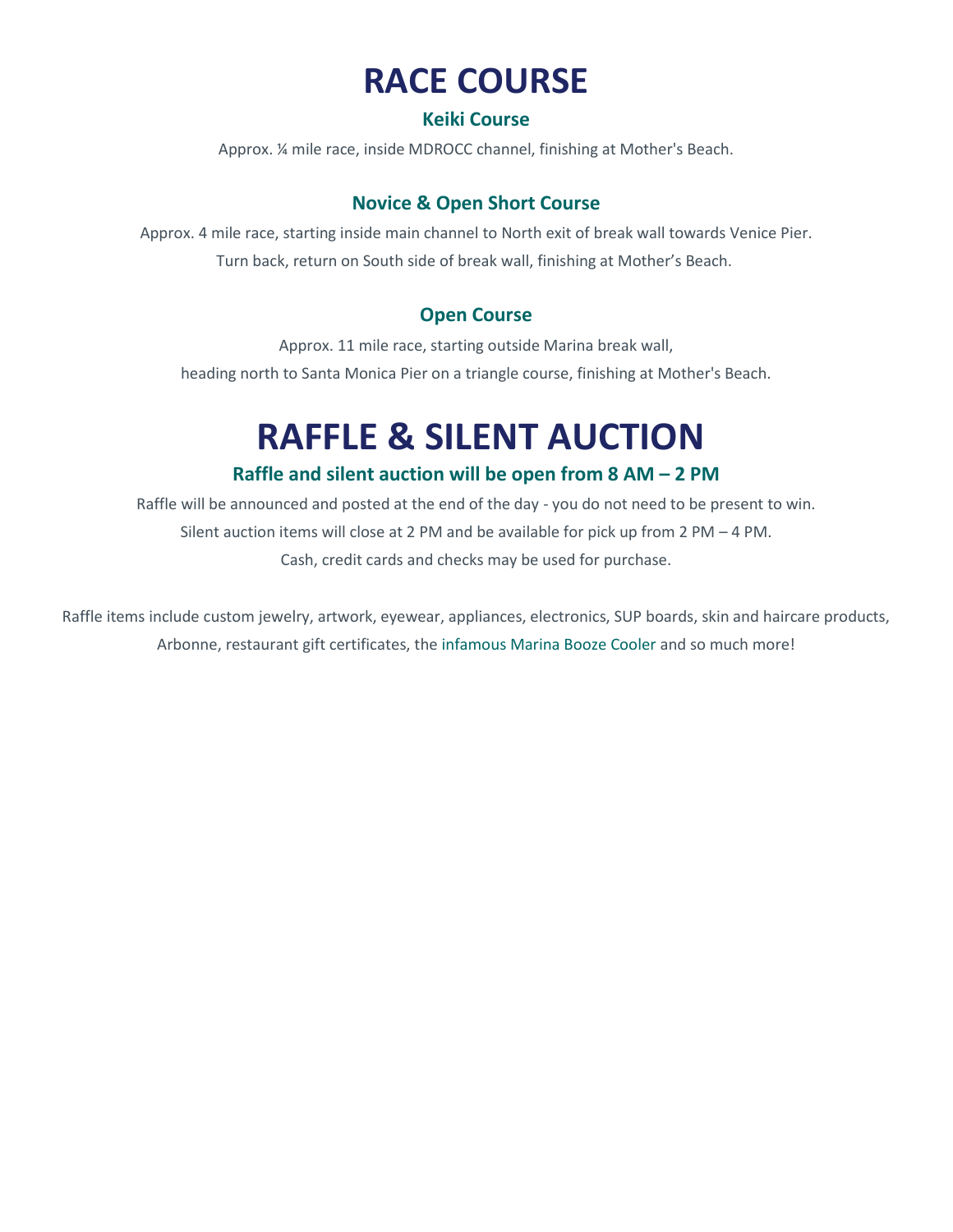### **MERCHANDISE**



### **Purchase Race Merchandise Onsite**

Merchandise tent will open at 8 AM Cash, checks, and credit cards are accepted.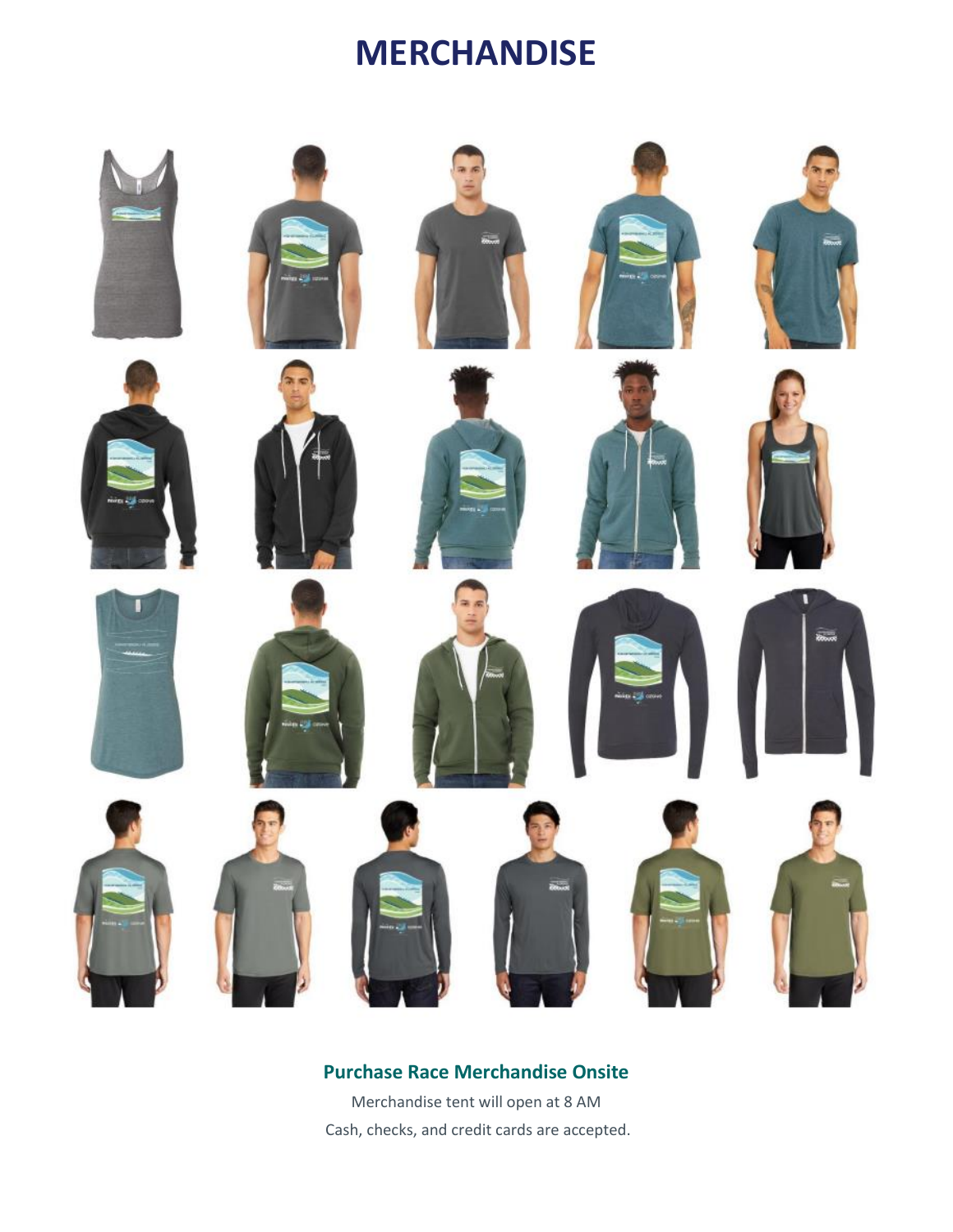# **RAFFLE & SILENT AUCTION**

#### **Raffle and silent auction will be open from 8 AM – 2 PM**

Raffle will be announced and posted at the end of the day - you do not need to be present to win. Silent auction items will close at 2 PM and be available for pick up from 2 PM – 4 PM. Cash, credit cards and checks may be used for purchase.

Raffle items include custom jewelry, artwork, eyewear, appliances, electronics, SUP boards, skin and haircare products, Arbonne, restaurant gift certificates, the infamous Marina Booze Cooler and so much more!

## **VENDORS**

Kahanamoku Klassic hosts a number of vendors that sell paddling equipment, art, jewelry, clothing, food and massages.

#### **Become a Vendor**

To find out more about becoming a vendor, please contact:

Shoshana Robello [shoshanarobello@gmail.com](mailto:shoshanarobello@gmail.com) (808) 230-6630

### **AFTER PARTY**

#### **DETAILS COMING SOON!**

Details about after party to be announced as race date nears.



# **HOTELS**

#### **Jamaica Bay Inn**

4175 Admiralty Way Marina del Rey, CA 90292 (310) 823-5333



Stay the weekend at Jamaica Bay Inn, right on Mother's Beach.

You must call and book room with the hotel directly to use the discount code as the code will not work online. Secure your room now before the hotel sells out.

To make reservation:

Available Rooms - [Jamaica Bay Inn Marina Del Rey, Tapestry Collection by Hilton](https://www.hilton.com/en/book/reservation/rooms/?ctyhocn=LAXMIUP&arrivalDate=2022-03-27&departureDate=2022-03-28&room1NumAdults=1&promo=)

or

[www.jamaicabayinn.com](http://www.jamaicabayinn.com/)

Other hotels on, or near Mother's Beach, include [Marriott,](https://www.marriott.com/hotels/travel/laxmb-marina-del-rey-marriott/) Hilton [Garden](https://hiltongardeninn3.hilton.com/en/hotels/california/hilton-garden-inn-los-angeles-marina-del-rey-LAXDRGI/index.html?SEO_id=GMB-HI-LAXDRGI) Inn, Ritz [Carlton](http://www.ritzcarlton.com/en/hotels/california/marina-del-rey) and [Foghorn](http://www.foghornhotel.com/) Harbor Inn